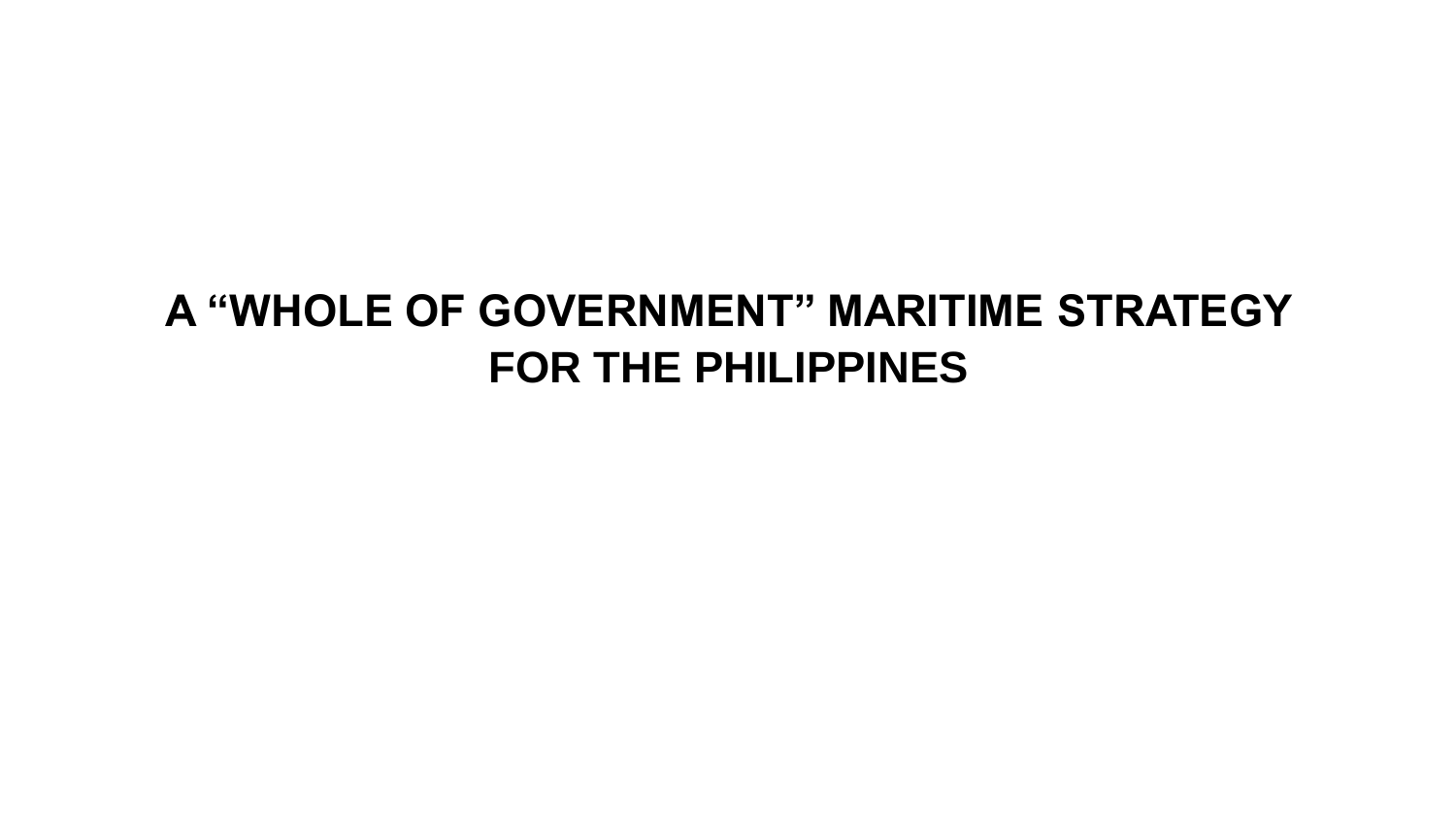*"Any aspirations for our archipelagic state to retain agency over its maritime interests in the near future requires the formulation of a "Whole of Government" strategy.*

*Such strategy should synergize and integrate the country's foreign policy direction, its maritime defense and security posture, and its plans to harness key components of the "blue economy", as well as enhancing the Filipino's full potential."*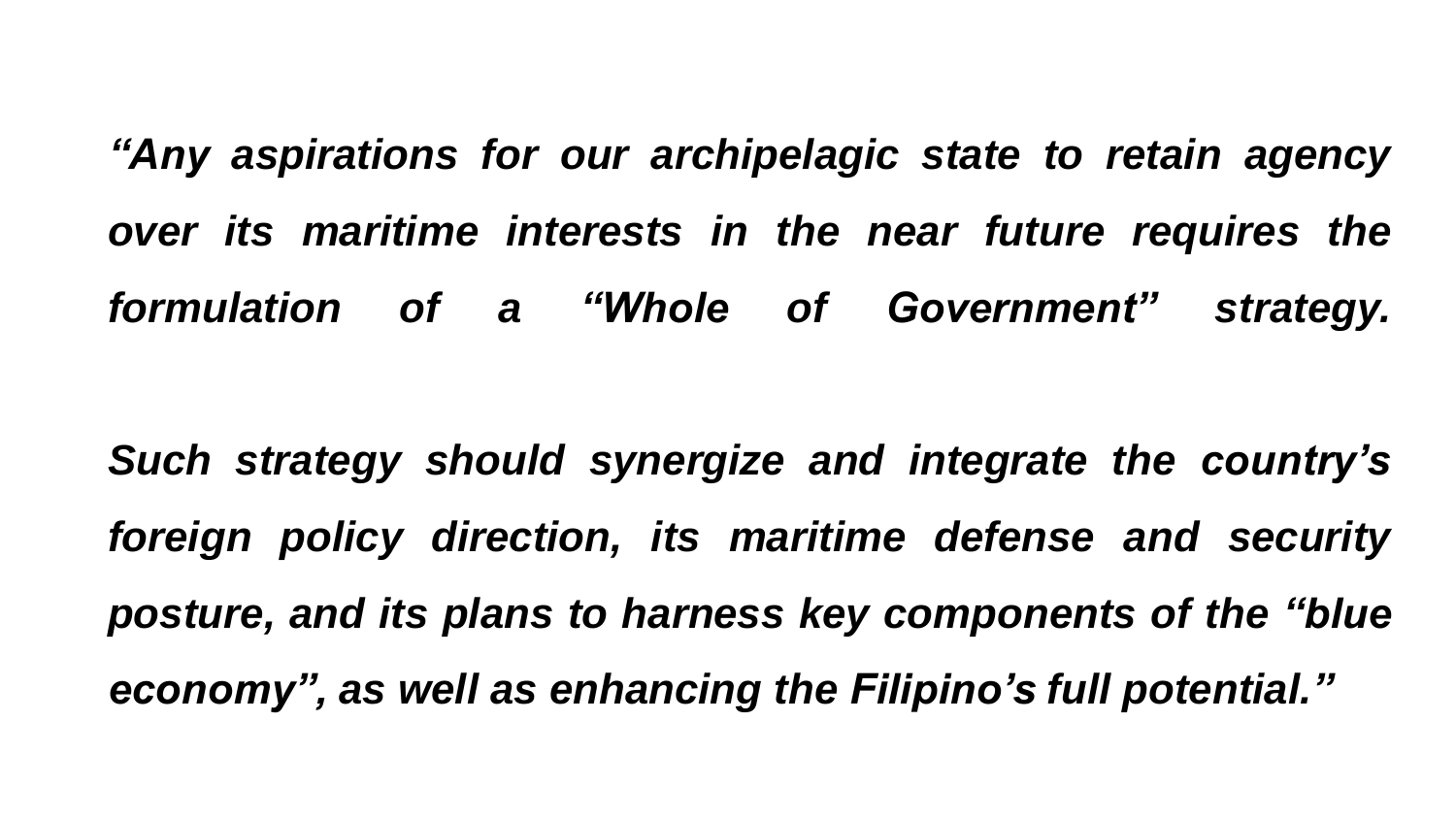| <b>ACTION POINTS</b>                                                                                                      | <b>DETAILS</b>                                                                                                                                                                                                                                                                                               |
|---------------------------------------------------------------------------------------------------------------------------|--------------------------------------------------------------------------------------------------------------------------------------------------------------------------------------------------------------------------------------------------------------------------------------------------------------|
| DND/DFA/DOTR:<br><b>Develop interlocking</b><br>minilateral arrangements<br>within the region and<br>partnerships         | <b>Sustain the TCA-INDOMAPLHI</b><br>Develop a US-AUS-JAP-PH minilateral<br><b>Engage Taiwan</b><br>Advocate for an ASEAN minilateral for SCS/WPS<br><b>Expand relations with France and UK</b>                                                                                                              |
| <b>DND/DOTR:</b><br>ä,<br>Sustain the modernization the<br>PN, PAF and PCG                                                | Rationalize the roles of PN and PCG for maritime defense and<br>security<br><b>Sustain the PN, PCG and PAF modernization</b><br>Revive PN submarine acquisition program with France<br><b>Additional acquisition of SBMS from India</b><br>Japan ODA support to PN fleet modernization (?)<br>$\blacksquare$ |
| DND/PSA/NCWC:<br>maritime<br>domain-<br><b>Enhance</b><br>through<br>the -<br>awareness<br><b>Philippine Space Agency</b> | Nano-satellite technology for civil-military purposes<br>l a<br>Monitor civil and military traffic, communications, scientific study<br>Integrate PN and NCWC system<br>Integrate with the Indo-Pacific Partnership for MDA vs IUUF<br>$\blacksquare$                                                        |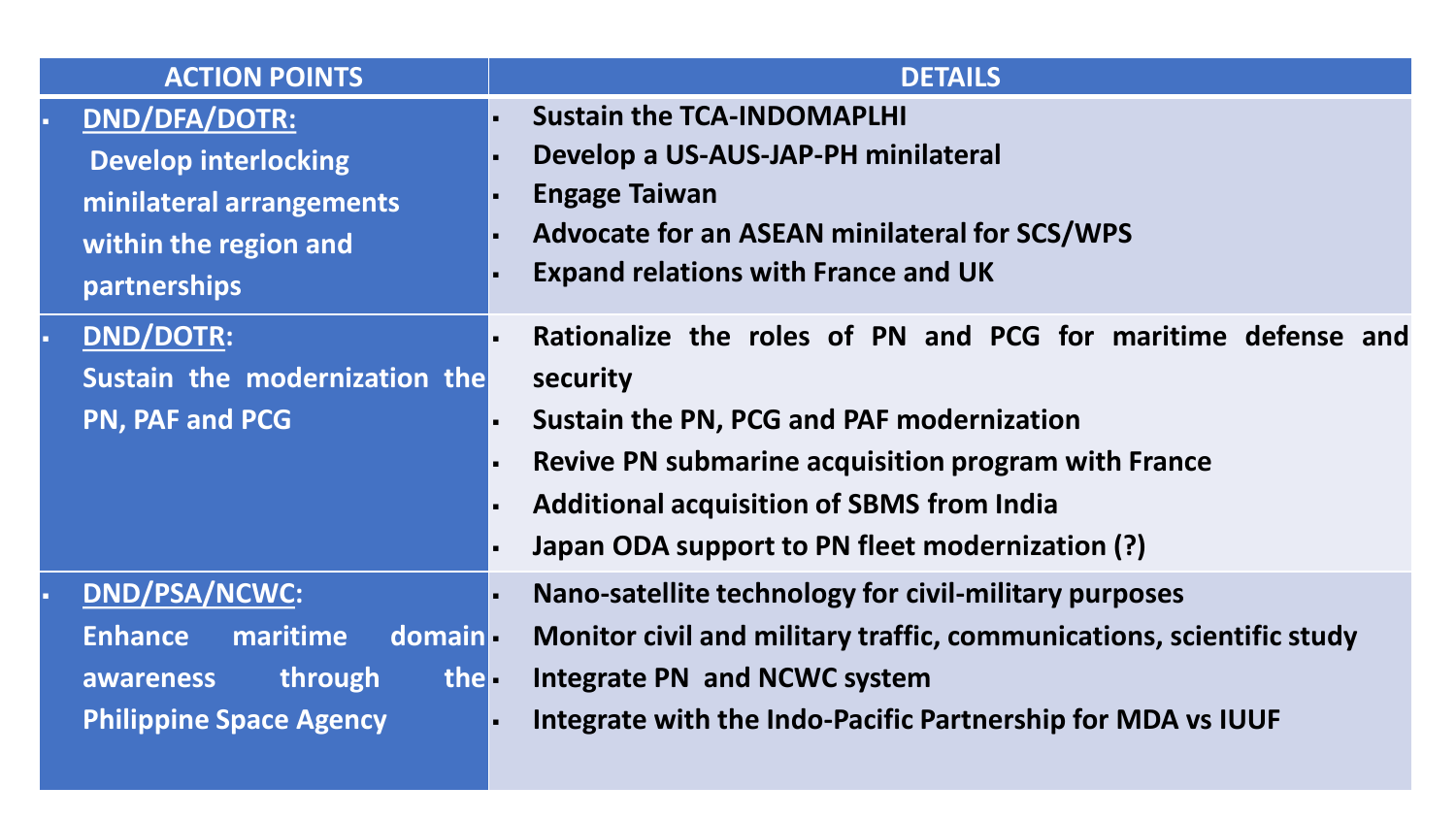| <b>ACTION POINTS</b>                                                                                                                                     |   | <b>DETAILS</b>                                                                                                                                                                                                                                                                                                       |
|----------------------------------------------------------------------------------------------------------------------------------------------------------|---|----------------------------------------------------------------------------------------------------------------------------------------------------------------------------------------------------------------------------------------------------------------------------------------------------------------------|
| <b>NEDA:</b><br>A "blue economy" centric policy<br>to be reflected in the MTDP and<br>evolving Ambisyon 2040 LTP                                         |   | Indicate the current status of sectors that are part of the BE<br>Indicate potential growth areas for BE sectors<br>Tie BE planning to capability development program for maritime<br>defense and security                                                                                                           |
| <b>DND/DTI/MARINA:</b><br><b>Establish a globally competitive</b><br>shipbuilding and repair industry                                                    |   | Use PN/PCG modernization program as conduit for infusion of<br>foreign technology<br>Provide incentives for local shipbuilding companies to modernize<br>Capacitate local companies to support PN and PCG modernization                                                                                              |
| DND/DTI/DOTR/MARINA:<br><b>Support the local shipping</b><br>industry by subsidizing the<br>domestic cargo and passenger<br>companies refleeting program | × | Establish a "fleet modernization program" for domestic cargo and<br>passenger shipping companies<br>Stimulate both shipbuilding and shipping industries<br>through<br>refleeting<br>Ships constructed will form part of the merchant fleet and PN's naval<br>reserve force (transport, logistics, disaster response) |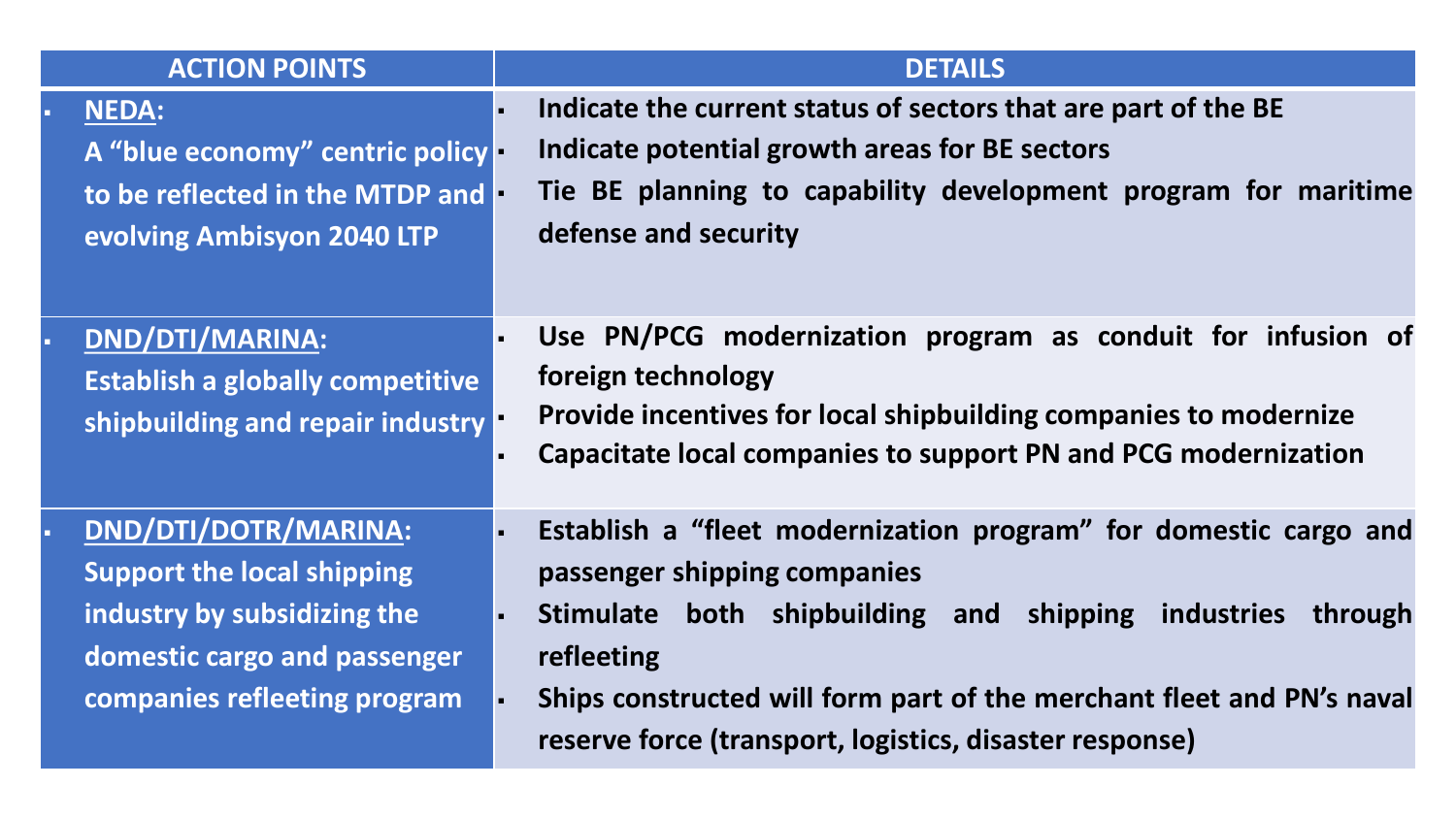| <b>ACTION POINTS</b>                                                                                                                                                        | <b>DETAILS</b>                                                                                                                                                                                                           |
|-----------------------------------------------------------------------------------------------------------------------------------------------------------------------------|--------------------------------------------------------------------------------------------------------------------------------------------------------------------------------------------------------------------------|
| DOTR/DTI:<br>$\blacksquare$<br><b>Invest in ports and harbors</b><br>and related infrastructure                                                                             | Investments in ports/harbors and critical infrastructure for civil-military<br>purposes                                                                                                                                  |
| DND/DOST/DTI:<br><b>Provide</b><br>incentives<br>for<br>research and development-<br>in the<br>academe<br>and<br><b>business communities</b>                                | Encourage academe and businesses to participate in the local defense<br>industry<br>Review and revise existing laws to make the academe and business<br>communities competitive in the PN and PCG modernization programs |
| <b>DECS/CHED/DTI/DOLE:</b><br>$\blacksquare$<br>Establish a robust STEM<br>education program that can<br>"blue<br>the<br>support<br>economy" and<br>defense<br>requirements | Strengthen the PSHS and "science high school system"<br>Identify "science colleges" as incubator schools in coordination with<br><b>DOST and CHED</b>                                                                    |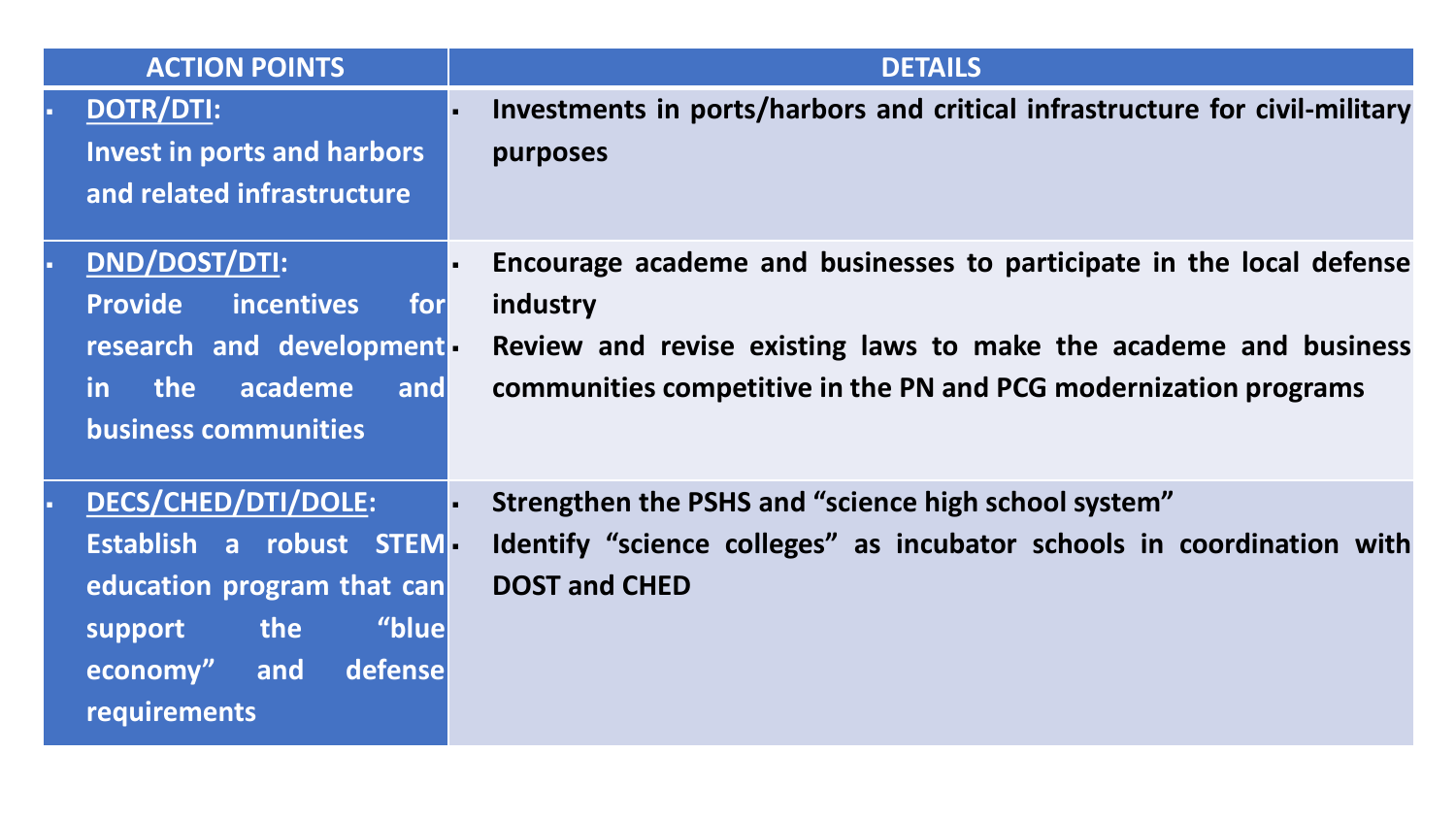| <b>ACTION POINTS</b>                                                                                                | <b>DETAILS</b>                                                                                                                                               |
|---------------------------------------------------------------------------------------------------------------------|--------------------------------------------------------------------------------------------------------------------------------------------------------------|
| MARINA/CHED:<br><b>Reform</b><br>the<br>maritime<br>industry<br>to<br>manpower<br>globally<br>become<br>competitive | Position PMMA as the "gold standard" of maritime education<br>Compel maritime schools to adhere to the standards set by EU and other<br>international bodies |